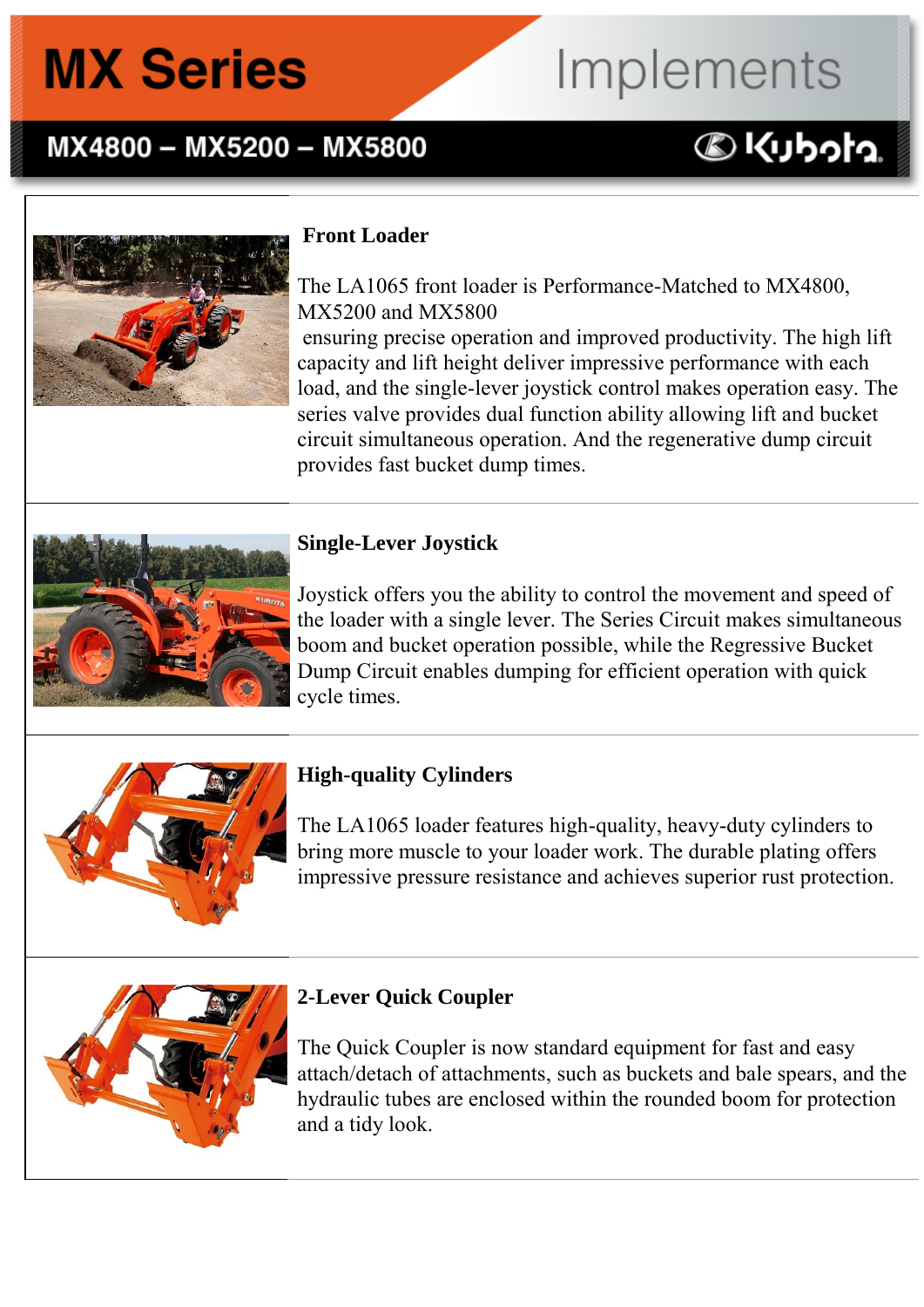### MX4800 - MX5200 - MX5800

### **4-Bar Linkage**

The 4-bar bucket linkage increases the rollback and dump of material angles for quick scooping and dumping.

Implements

**DKUbota** 



#### **Protected Hoses**

The hydraulic hoses are neatly tucked inside the right side loader boom to protect from wear and tear.



#### **Easy to Service**

Grease zerks are on the end of pivot points for easy access.



#### **Backhoe**

The BH92 Backhoe is Performance-Matched with the MX-Series to deliver more power and greater capacity with over 9 feet of digging depth.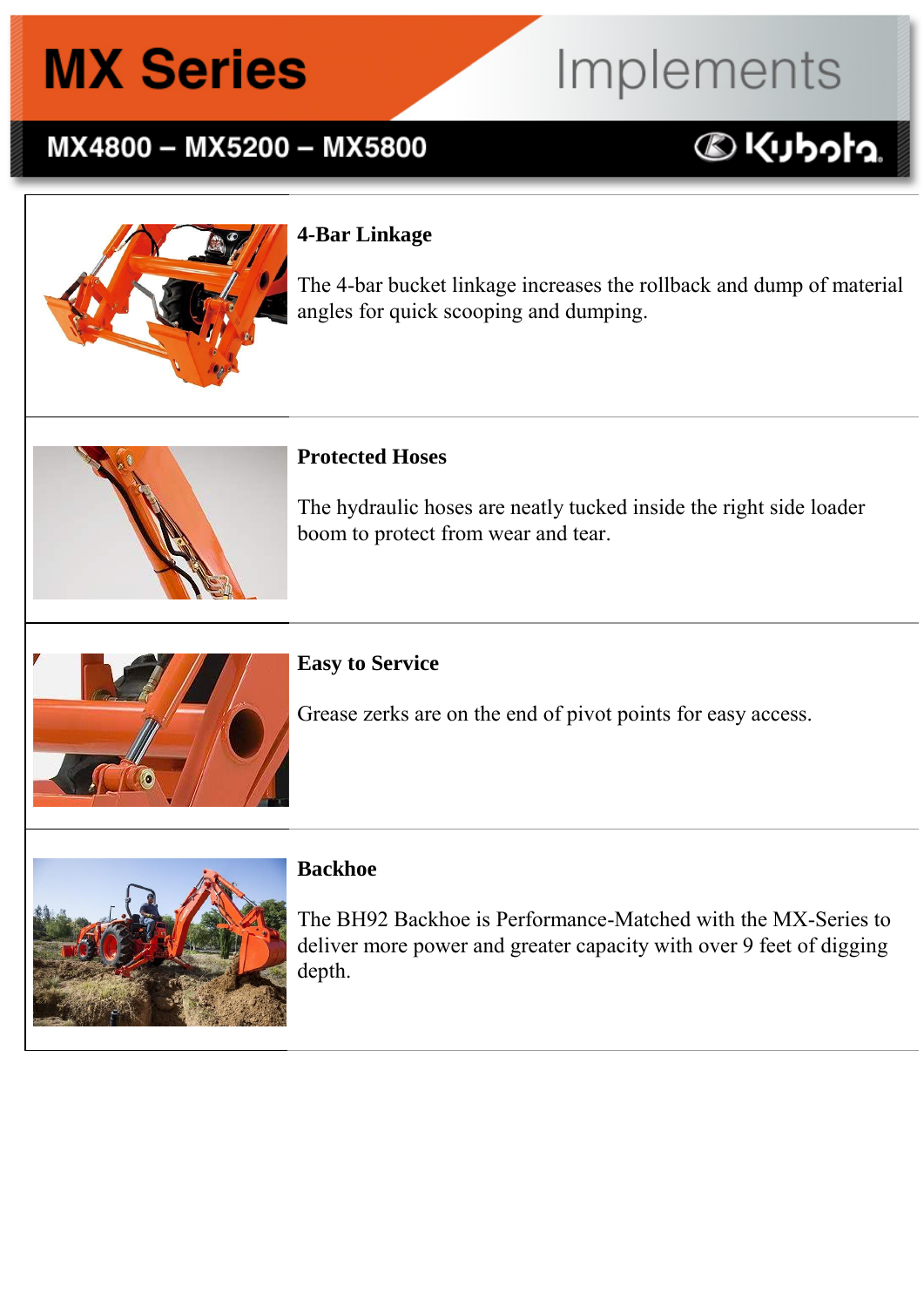### MX4800 - MX5200 - MX5800

### Implements **DKUbota**



### **Hydraulic Thumb**

The handy engine throttle is conveniently positioned next to the steering wheel. Throttle up easily when you need that extra power to get out of tight situations or when hauling that extra load.

#### **Quick Coupler Bucket (Optional)**

With our optional quick coupler, changing buckets is a snap. This is the perfect option for those who do a lot of bucket work and frequently change bucket types.



The full-flat deck delivers optimal legroom for maximum operator comfort.



### **Quick Attach/Detach (no tools required)**

Attaching and detaching is quick and simple, and the hoses are routed through the backhoe arm for a cleaner appearance and better protection.



### **Angle of Departure**

Industry leading angle of departure provides for the exceptional clearance in uneven work surfaces and no trail dragging when loading units on a trailer.